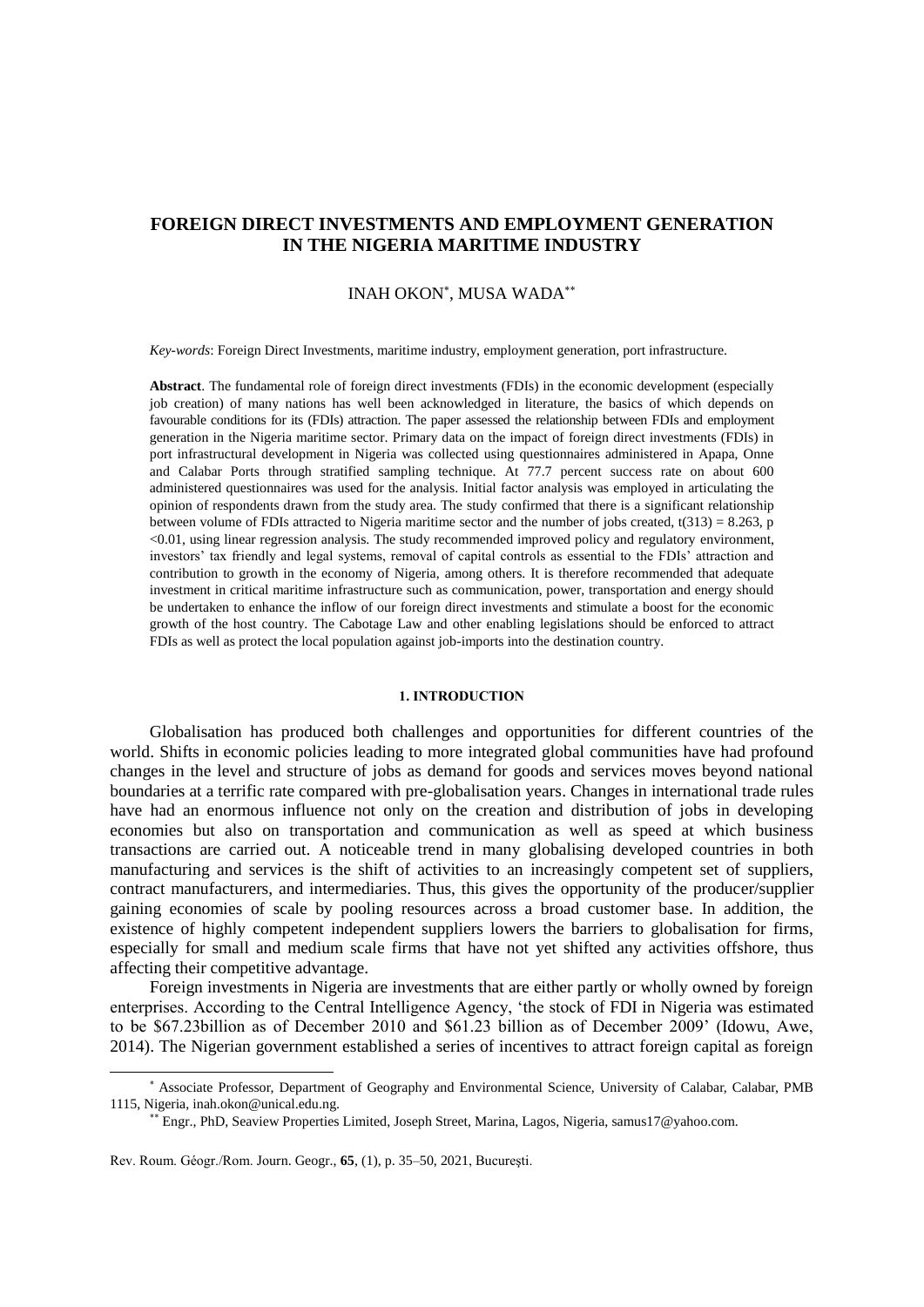investment played a major role in the economy before the early 1970s until 1972 when a large part of the non-agricultural sector was controlled by foreign-owned companies. Between 1963 and 1972, an average of 62% of the total capital was in foreign hands (Biersteker, 1987). After the civil war, the government emerged with a nationalistic vigour which was embodied in the second development plan. The government pursued a policy of progressive elimination of foreign dominance in terms of ownership, management and technical control through an indigenization scheme and preferential credit to nurture indigenous entrepreneurs. The Nigerian enterprise Promotion Decree of 1972 was enacted limiting foreign equity participation in the manufacturing and commerce sector to a maximum of 60%. In 1977, a second indigenization decree was promulgated that further limited foreign equity participation in Nigerian businesses to 40%. Between 1973–1975, a new strategy was encouraged and facilitated because of the oil boom, and total government revenue increased by 500% in just a year. The structural adjustment programme was undertaken in 1986 to restructure the economy and lay the path for self-sustaining growth. This was required by a balance of payment crisis as a result of glut in the world oil market in the early 1980s. In 1991, the Export Processing Zone (EPZ) scheme was adopted to allow persons to establish industries and businesses within demarcated zones, principally with the objectives of exporting the goods and services manufactured and produced within the zone. Necessary infrastructure has been put in place in Calabar, as the designated primary EPZ territory, as well as one in Kano (Ogunkola, Jerome, 2006).

In 1995, the economy was liberalized after placing a considerable restriction on FDI in most policy domain-affecting business activities. The Nigerian Investment Promotion Commission Act of 1995 which laid out the framework for the Nigerian investment policy was established. Under this act 100% foreign ownership is allowed in all industries except for oil and gas where investment is constrained to existing joint ventures or new production sharing agreements. In March 2006 the Nigerian Investment Promotion Commission (NIPC) set up a One-Stop-Investment-Centre (OSIC) on its premises in Abuja to facilitate and promote investment in Nigeria. The OSIC brings together agencies with mandates relating to investment in order to streamline the process of investing in the country. The stakeholders represented with OSIC are: NIPC, the Corporate Affairs Commission (CAC), the Central Bank of Nigeria (CBN), the National Bureau of Statistics (NBS), the Nigeria Immigration Service (NIS), the Federal Ministry of Finance, the Nigeria Customs Service along many others. The OSIC has registered more than 2500 companies since its inception (2006). With all these the Nigerian government is committed to bringing in more investment. In August 2009, UNCTAD and the Japan Bank for International Cooperation (JBIC) presented the Nigerian Government with a 15 point action plan to develop the country investment promotion structure and create an investment environment so as to enable Nigeria to meet its target of becoming one of the world's top 20 economies by 2020. Among the recommendation, the so called 'bluebook' calls for the installation of a computerized investment tracking system by OSIC reforms in the tax system and the establishment of a presidential initiative to encourage best practices in the transfer of land rights. The book is the sixth produced by UNCTAD and JBIC for Africa with others going to Tanzania, Kenya, Uganda, Ghana, and Zambia (Business, Trade and Investment Guide, 2011). Recently, the Federal Government announced its aggressive plan to also reform the oil sector (Umueni, 2011). The plan proposes the unbundling of the NNPC and the passing of the Petroleum Industry Bill (PIB). This bill has been under discussion for over a decade and has faced strong lobbying from international oil companies in Nigeria.

However, despite all these policies and reforms, Nigeria remains a high-risk operating environment. Institution barriers to doing business, including corruption in government, are critical determinants of private sector development and for the prospect of sustainable growth. Nigeria being perceived as a corrupt country globally has not helped matters either. Corruption in public and private places distorts and hampers development and the cost of doing business in the country and its international reach.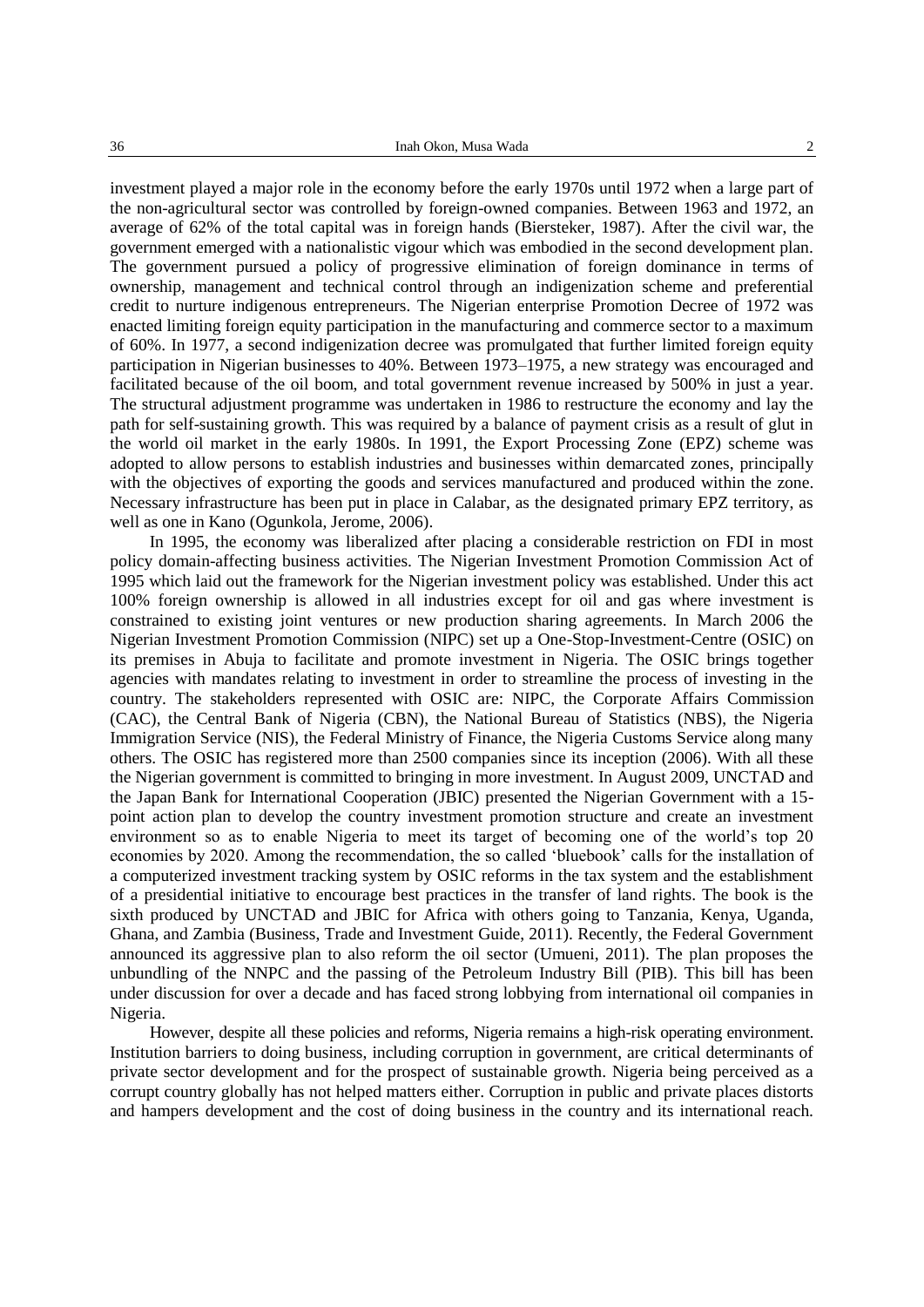The continuous bombing by the Boko Haram sect, farmers-herders' conflicts, kidnapping, banditry and other peace disruptions believed to have a political undertone remain major constraints to FDIs in Nigeria. These constitute serious impediments to the country's capacity to diversify foreign investment inflows away from oil. Other factors including poor infrastructure, inconsistency in policy and the issue of regulation, crime and other security concerns, economic mismanagement and so on, constitute major constraints to employment generation. The paper therefore examined the consequences of the above threats on employment generation due to the low volume of foreign direct investments (FDIs) in Nigeria.

#### **2. STUDY AREA**

The study area comprises of three port locations, namely Apapa port (Lagos State), Onne port (Rivers State) and Calabar port (Cross River State). This sample of three ports is therefore referred to as ports in Nigeria (Fig. 1). Nigeria is one of the largest countries in Africa, stretching across an area of 923,768 km<sup>2</sup>. It lies within the tropics on the western coast of Africa, bordering Benin, Niger and Cameroon. The country's 800 km coastline is littered with natural harbours and sandy beaches. More than 200 mil. people live in Nigeria, making it the most populous nation in Africa. The Nigerian Ports Authority (NPA) is in control of eight ultra-modern ports, excluding oil terminals, with a cargo handling capacity of 35 mil. tons per annum. The eight ports are split into two zones: Western and Eastern. The 'western zone' consists of the: Lagos Port Complex; Container Terminal Port; Tin Can Island Port; and RoRo Port. The 'eastern zone' comprises of Port Harcourt Port Complex; Delta Port Complex; Onne Port Complex; and Calabar Port Complex. Discussion of location, specific facilities and capacity of sampled ports can be found in the following section.



Fig. 1 – Nigeria showing all three port locations in Lagos, Rivers and Cross River States.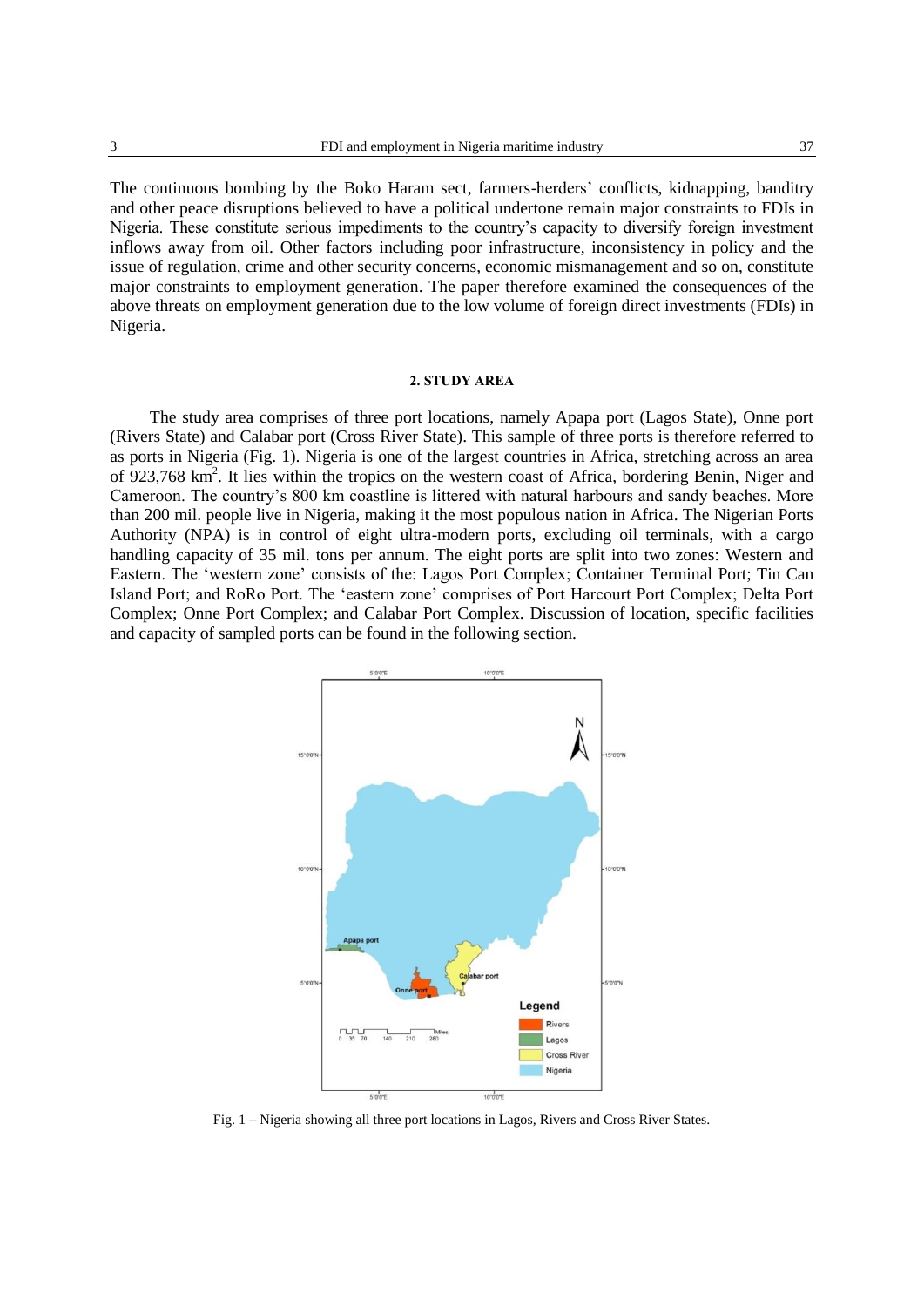The Lagos Port Complex, also referred to as Premiere Port (Apapa Quays) is the earliest and largest Port in Nigeria. It is situated in Apapa, Lagos State, the commercial centre of Nigeria. The Port was established in 1913 and construction of the first four deep water berths commenced in 1921. The Apapa Port is well equipped with modern cargo handling equipment and personnel support facilities making her cost effective and customer friendly. It enjoys intermodal connection-Rail, Water and Road. It boasts a four-wheel gate of about 8 meters for oversize cargoes, which has given the Port an edge over others in the handling of oversized cargoes. For improved operational activities and efficiency, the landlord Port model was introduced by the Federal Government, later culminating in the concession of the terminals to private operators in 2006. Presently, the Lagos Port Complex has five (5) private Terminals with expert management and personnel that have both local and international experience in port operation. The Terminal Operators are: AP Moller Terminal Ltd. (APMT), ENL Consortium Ltd. (ENL), Apapa Bulk Terminal Ltd. (ABTL), Greenview Development Nigeria Ltd. (GNDL) and Lilypond Inland Container Terminal.

Onne Port Complex situated on the Bonny River Estuary along Ogu Creek is the first port of its kind in Nigeria that operated the Landlord Port Model devised to encourage private sector participation in the port industry. Strategically located in Port Harcourt, the Port is the largest Oil and Gas Free Zone in the world supporting exploration and production for Nigerian activities. The Free Zone provides a logistics Oil Service centre for the Oil and Gas Industry in Nigeria both Onshore and Offshore. It also provides easy access to the entire West African and Sub-Sahara Oil fields. Onne Port has been conceded to three (3) Private Terminal Operators namely: Messrs Intel Nig. Ltd., Brawal Shipping Limited and West African Container Terminal. The Port accounts for over 65% of the export cargo through the Nigerian Sea Port. There are multiple operations that are carried out in the Port in addition to the Oil and Gas operations. Some of such multiple operations are General Cargoes, Bulk Cargoes (Dry & Wet), Oil Well Equipment, Containerized Cargoes and other logistics services provided to companies that are customers and tenants. Hence, the Port is a multi-purpose Cargo Port. The Port is highly industrialized with modern facilities and equipment that can stand the test of time. There is also adequate land available for development to all customers and prospective investors who desire to partner with the Port in the Maritime Business. The Port covers an area of 2,538.115 hectares in which about nine jetties are located.

Historically, Calabar port located in Calabar served as an important focus of trade with the outside world for the Eastern States and a natural harbour for the Northern States of Nigeria right from the pre-colonial and colonial times. The Old Port was privately administered and operated by various shipping companies until December 1969 when the Federal Government took over the inadequate Calabar Port facilities from the erstwhile operators and vested it on the Nigerian Port Authority. The development, modernization and expansion of the Calabar port was embarked upon under the  $3<sup>rd</sup>$ National Development Plan of 1975–1980 in order to upgrade the port facility to cope with the everincreasing demand of our economy. The new port complex was commissioned on June 9, 1979 and lies 45 nautical miles (about 84 km) upstream from Fairway Buoy. Calabar Port Complex comprises the following: the Old Port, the New Port and the Dockyard; it has jurisdiction over Crude Oil Terminals at Antan, Odudu, Yoho, Qua Iboe; and other jetties at NIWA, McIver, NNPC, ALSCON, Dozzy, Northwest. The three Terminals of Calabar Port are operated by world class Terminal Operators; namely: ECM Terminal Ltd, INTELS Nigeria Ltd and Shoreline Logistics Nigeria Limited. The Calabar port occupies an area of approximately 38 ha of land and channels. The port also has 11 berthing facilities, as well as six transit sheds and many warehouses, which are permanently allocated to oil companies for storing their rig and drilling facilities. The new Calabar Port Complex has facilities to accommodate roll-on roll-off vessels.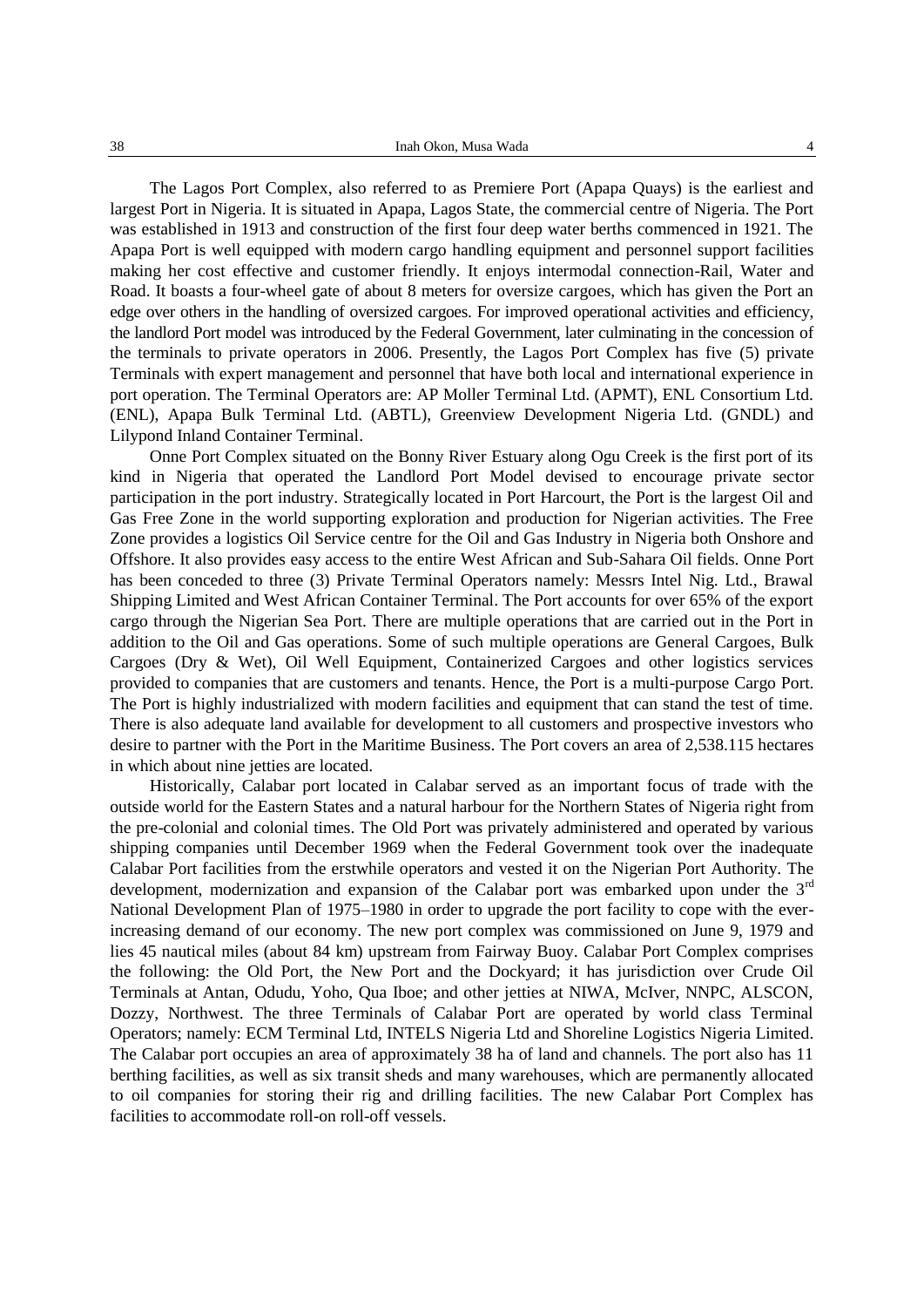#### **3. LITERATURE REVIEW**

Much of the views on the relationship between trade (an important proxy variable for globalisation) and employment conditions were, generally, the result of the emerging consensus among trade economists that globalisation was not a significant factor in explaining trends in labour markets in the late 1990s. For instance, Feenstra and Hanson (2003) maintained that out-sourcing, which is a characteristic feature of globalisation, accounts for half of the decline in unskilled to skilled relative wages for workers in the United States between 1979 and 1990. Aitken, Harrison and Lipsey (1996), using the Ordinary Least Square estimation, established that foreign-owned firms pay a wage premium of 38% in Mexico, 18% more in Venezuela and a 12% premium in the United States. Velde and Morrissey (2003) found wage premia of between 8% and 23% for Cameroon, Ghana, Kenya, Zambia and Zimbabwe. The above studies made use of manufacturing survey data and checked for worker – and plant – characteristics that might account for differences in productivity and wages. Furthermore, the study discovered that trade may have any or all of the following consequences: weakening union control of a labour market, weakening control of a monopolistic employer on a labour market, undermining legislated or enforced labour protections or strengthening the hand of labour in the domestic political arena. Rama (2003) assessed the impact of trade openness on wages by using annual wage data. He used different measures of openness such as the ratio of trade to GDP; effectiveness of openness policy as indicated by revenues from tariffs, limited non-tariff barriers (NTBs), absence of marketing boards, low level of central planning, low black-market foreign exchange premium, and ratio of FDI to GDP. His result indicated a negative and statistically significant effect of trade and trade policies on wages and employment.

Spieza (2004) formulated and estimated a model in which employment was a function of exports, import and non-tradable to examine the effect of trade on employment. He found no significant relationship between FDI (the proxy variable for globalisation) and employment. In a similar study, Sen (2004) analysed the effects of globalisation on manufacturing employment in Bangladesh and Kenya using three approaches: the factor content approach, the growth accounting approach and the regression-based approach. The regression-based approach was very similar to those of Orbeta (2002), Tavera (2007), Patterson and Okafor (2006) and Olayinka (2006), where varying results were found. For example, Patterson and Okafor (2006) established that higher propensity towards openness (a measure of globalisation) negatively affects aggregate labour demand in Nigeria, while Olayinka's (2006) study found a positive relationship between openness of the economy and employment level in Nigeria. On the other hand, Tavera (2007) tested the role that FDI (his proxy for globalisation) plays in the creation of employment using panel data of ten subsectors of the manufacturing sector for the years 1980-2003; divided into three sub-periods of 1980-1989; 1990-2000 and 2001-2003. The result of the study showed that FDI had a positive, though very small effect on the creation of employment. Aryeetey (2006) observed that the slow growth of formal employment was one of the features that have characterised Ghana's reform effort of the last two decades. The author noted that employment increased from 208,000 in 1981 to 464,000 in 1985 and thereafter steadily declined to up to 186,300 in 1991. However, his empirical analysis showed a positive relationship between globalisation proxied by the degree of openness of the economy and employment.

China's economic growth averaged 8% annually since 1978 and has become the single largest export market for Japan and the East Asian newly industrializing economies. China's demand for intermediate components from its East and Southeast Asian regional trading partners, which supplied China with more than half of its total imports in 2003, has grown tremendously thereby leading to a significant rise of China's exports of final goods to non-Asian industrial economies. According to Yeung, Liu and Dicken (2004), the impact of trade on labour was found to be positive, albeit small. They also established that trade had little impact on wages and the distribution of income, but that foreign-owned and export-oriented firms paid higher wages. Kletzer (2004) reviewed some studies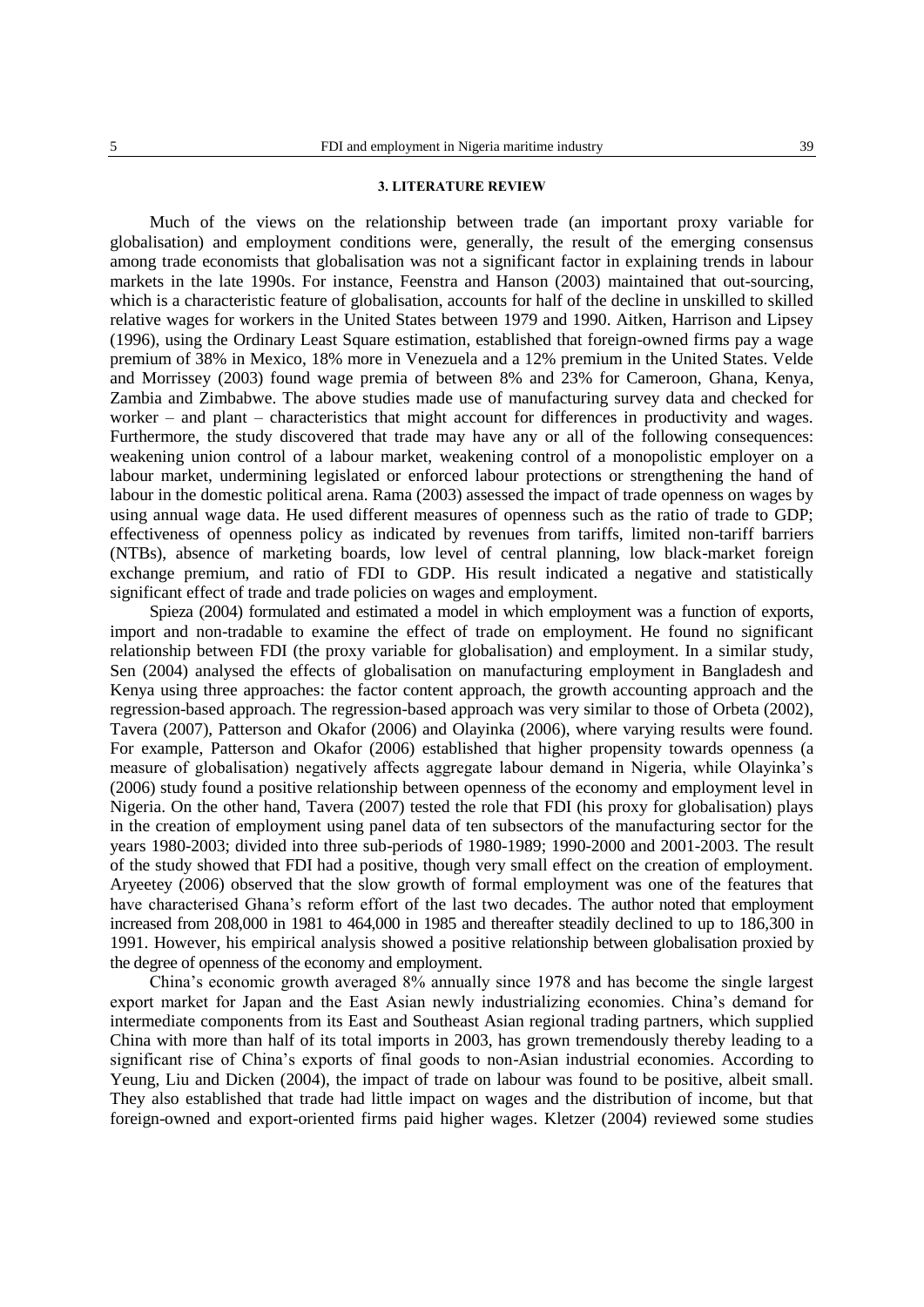that provide a rich description of trade-displaced workers in the United States for the period 1979 to 1999. The author observed that manufacturing industries were high import-competing and were characterised by an increased import share exceeding 13 percentage points. The author concluded that the dramatic increase of U.S. imports has led to trade-related job losses. In an earlier study, Kletzer (2001) obtained samples of trade-displaced workers who lost jobs in U.S. industries facing increased import competition. In contradiction to the U.S. case, Singapore doubled the share of manufactures in its total exports from 43% to 86% between 1980 and 1998. During the same period, Thailand tripled the share of manufactures in its total exports from 25% to 74%, Malaysia quadrupled its manufactured export ratio from 19% to 79%, and Indonesia had the most dramatic gains with manufactures soaring from 2% of exports in 1980 to 45% in 1998.

In 1998 Mexico was the only non-Asian economy with a transformation of a similar magnitude to what was reported above. Its manufactured exports grew from just 10% of total exports in 1980 to an astonishing 85% at the close of the 1990s (Dicken, 2003). Chakraborty and Nunnenkamp (2008) used co-integration and the Granger causality approach to examine the relationship between FDI and economic growth in India. They found that for the Indian economy, FDI and output are co-integrated in the long-run, but output growth has a higher Granger-causality impact on FDI. However, for different sectors of the economy different impacts were obtained. Between 1990 and 2000, the share of developing economies in world-manufactured exports increased from 16.6% to 26.8%, while that of industrialised economies decreased from 80.3% to 69.2%; and for economies in transition, manufactured exports grew from 3.1% to 4%, within the same period (UNIDO, 2005). In terms of composition, about 42% of East Asia's manufactured exports were in the high-tech category in 2000, and almost one third of Mexico's exports were in the same group. These growths in exports were accompanied by significant growth in employment.

In general, for Asian countries, employment and globalisation are positively, related but for most African nations like Nigeria, the result is not as clear cut. For instance, Rodrik (1999) acknowledged that trade openness may lead domestic producers to seek relief from costly labour standards by employing less labour. Also, workers in a globalizing poor economy face more wage, price and employment fluctuations. Thus, governments in such nations should play a risk-reducing role for labour either through expenditures-reduction strategies or act as employers of last resort when the level of unemployment rises as a result of economic adjustment to productive resources re-adjustment consequent on globalisation and competitive pressures.

Porter (1990) demonstrated how firms rather than nations remain principal actors in international trade while acknowledging the primary role of nations as 'home base' whose proximate environment shapes the firm's competitive success over time. His discussion of the relationship between national competitive advantage and domestic demand conditions deepens earlier discussion of the scale of advantages linked to a large home market (Grubel, 1967; Krugman, 1980), the significance of domestic demand in driving trade and production location in the product life cycle (Vernon, 1966). While earlier theories focused on particular aspects of the domestic market such as size and the presence of an early market for new products, Porter's (1990, 1995) identified a wide range of demand variables such as the 'rate of growth of domestic demand', composition of its segments, home customers sophistication and home market early saturation, as influences of international competitive performance.

Private international capital flows, particularly foreign direct investment, are vital complements for national and international development efforts. Foreign direct investment contributes toward financing sustained economic growth over the long term. It is especially important for its potential to transfer knowledge and technology, create jobs, boost overall productivity, enhance competitiveness and entrepreneurship, and ultimately eradicate poverty through economic growth and development (UN, 2002). The above assertion suggests that an expansion in the operations of multinational corporations (MNCs) in host countries can help alleviate poverty in said countries. A large literature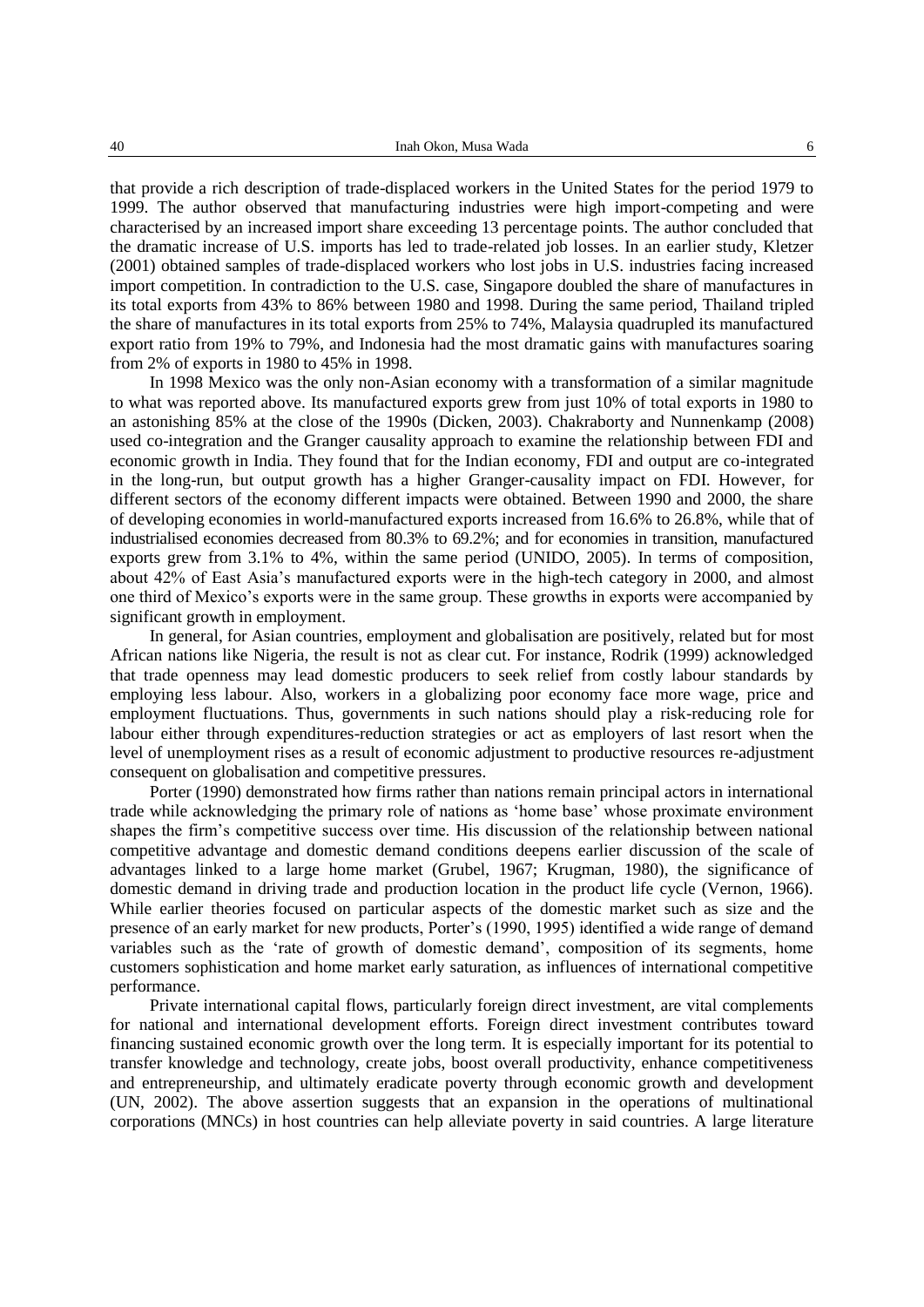explores the relationship between foreign direct investment (FDI) and the growth rate of income in both developing and developed countries with inconclusive results. While some studies find no significant growth impact of FDI (e.g. Carkovic, Levine, 2002; de Mello, 1999), other studies find a positive relationship between FDI and income growth (e.g. Hansen, Rand, 2006; Krueger, 1983). Still other studies observe that there is heterogeneity in the relationship between FDI and income growth across countries (e.g. Chowdhury, Mavrotas, 2006). Nunnenkamp (2004) argues that FDI may have limited effects on growth and poverty alleviation in less developed countries. While several studies have investigated the relationship between FDI and income growth, what has not been well investigated was the effect of FDI on the maritime sector and thus employment generation. In Nigeria, some attempts have been made to examine the effect of globalisation on employment. However, few empirical studies (e.g. Olayinka, 2006 and Patterson, Okafor, 2006) that exist on effects of globalisation on employment looked at it on an economy-wide basis with divergent findings. Though the study of Aigbokhan (2004) was on the manufacturing sector, it concerned not the level of employment but the wage determination process in the sector. This study is therefore undertaken as an attempt to investigate the impact of FDIs on maritime job creation in Nigeria. Aside from contributing to knowledge, it would equally provide recent empirical discourse to a key sector in Nigeria - the maritime sector, given the global train of globalisation and its attendant competitiveness that is sweeping across the world.

# **4. RESEARCH METHODOLOGY**

This research has a quantitative and spatial approach that is based on two kinds of data: network data on firms and foreign direct investments, and locational data of cities and districts. For the network data, two secondary databases have been used: FDIs Markets (covers sectorial investments and includes information on source firm, date of project, source region, source longitude and latitude, destination city, destination longitude and latitude, firm activity, year of investment) and Orbis (includes information on firm, address, ownership, value of investments, number of jobs created in destination country, sector). For the location factors, specific data on the spatial characteristics of the districts is collected in a virtual field work (internet-based location resources and online street view websites), while general city data is used from secondary databases (CBN, 2015).

Similarly, primary data on the impact of foreign direct investments (FDIs) in port infrastructural development in Nigeria was collected using 480 questionnaires submitted (equation 1) using the stratified sampling technique in the ports of Apapa, Onne and Calabar (purposely singled out of the six operational ports in Nigeria). This allows for the easy and systematic collection of data from a chosen sample or representative population upon which analyses and inference were drawn.

*Necessary sample size* = 
$$
(Z\text{-}score)^2 * \text{StdDev}^*(1\text{-}StdDev) / (margin of error)^2
$$
 Eq 1

Based on the equation above, two hundred copies of the questionnaire were submitted in each of the ports of Apapa, Onne and Calabar. 132 copies were successfully retrieved in Apapa port, Lagos, representing a 66% retrieval success rate. In Onne port, Port Harcourt, 172 copies were reclaimed, representing 86% retrieval success rate while in Calabar port, Calabar, a retrieval success rate of 71% representing 142 copies of the questionnaire was achieved. Overall, 466 successfully retrieved questionnaires were used for analysis in the research, making up 77.7%. An additional 82 questionnaires above the minimum obtained using Smith (2000) sample size methodology represent a 17.6% increase in our effort to eliminate sampling bias. Therefore, our data is improved by 17.6% by every sample bias error committed in this research. The data collected was recorded and then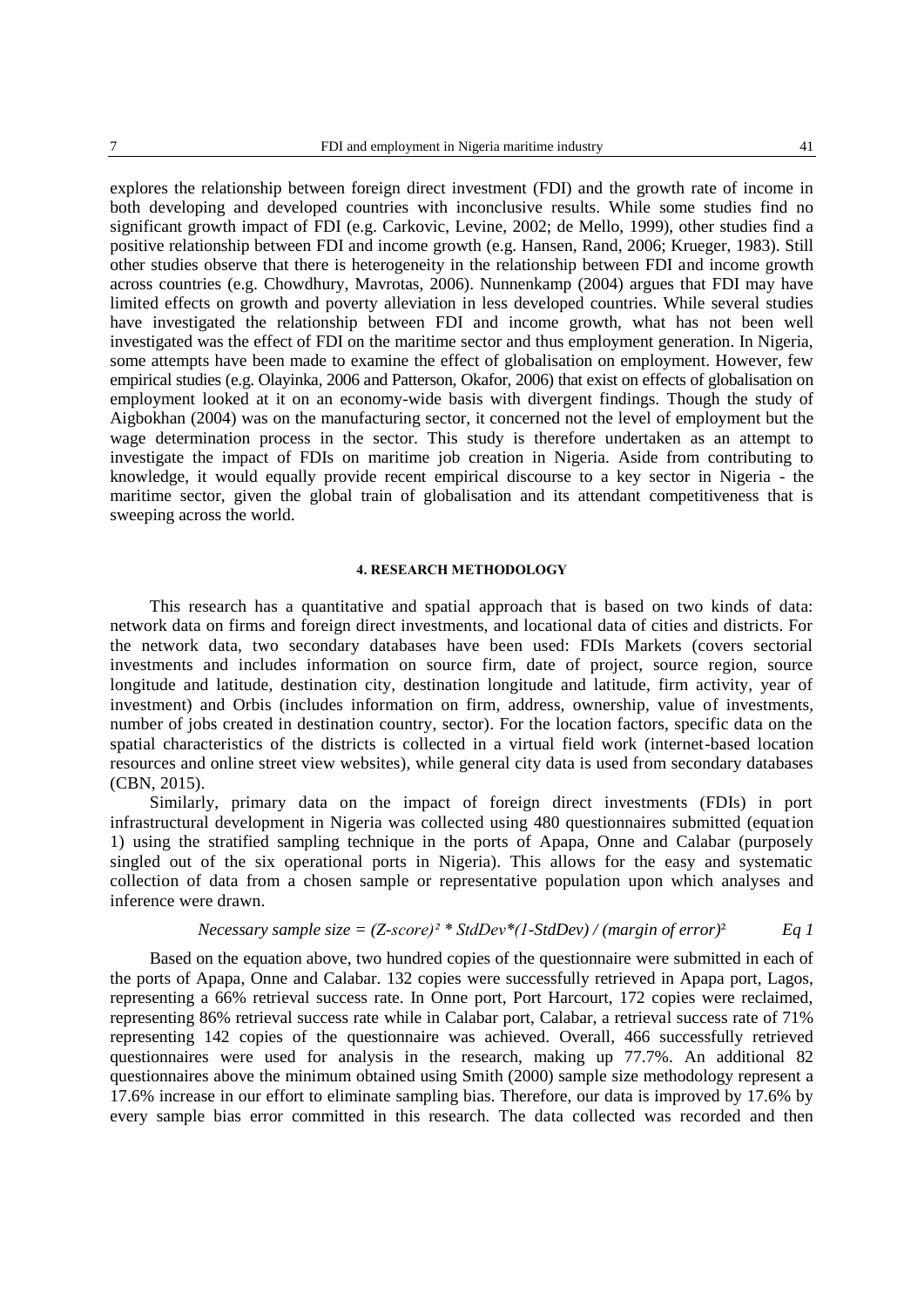42 Inah Okon, Musa Wada 8

Initial Factor Analysis (FA) was performed on multiple data layers to achieve a manageable data size. Consequently, linear regression analysis was used to test whether there was a significant relationship between volume of FDIs attracted to Nigeria and the number of jobs created (equation 2). Geographic analysis of the FDIs' source origin and destination from 2003-2012 was undertaken in the Geographical Information System (GIS) environment. This showed the sectorial allocation of FDIs, the number of jobs created, the FDIs' source origin and the attraction location across the globe.

$$
Y_i = (b_0 + b_1 X_i) + \varepsilon_i \hspace{1cm} Eq \ 2
$$

### **5. RESULTS AND DISCUSSION**

# **5.1. Work status and placements of research respondents**

The study investigated respondents' work characteristics which are revealed in Table 1. It indicates that 92.4 percent of respondents are from Africa (Nigeria) and 3.6 percent from Africa (non-Nigeria). The designations of Nigerian workers who participated in this study are at managing director position (13.9%), senior staff (36.8%), director (13%), general manager (4.0%) and personnel manager (9.4%). However, about 37.7% of these Nigerian staff are employed in the shipping/operation sector, 17% in the technical sector, 14.8% in finance, 8.1% in marketing, while 3.6% work in general administration. The composition of this employment distribution may not necessarily be a reflection of what exists in the Nigerian port structure at the moment, but only for the purpose of this study. One explanation for this observation is the reluctance of many staff, especially at the management level, to respond to the questionnaire. About 78.5% of respondents admit to having been in permanent employment status, while 17% are casually employed (Table 1). In terms of work experience (years), 6-10 years of work experience accounts for a majority at 23.3%, while 11–15 years' experience accounts for 21.5%.

| Variable                        | Freq. | Percent |
|---------------------------------|-------|---------|
| Continent                       |       |         |
|                                 |       |         |
| Europe                          | 4     | .9      |
| Africa (Nigeria)                | 412   | 92.4    |
| N. America                      | 4     | .9      |
| Australia                       | 10    | 2.2     |
| Africa (non-Nigeria)            | 16    | 3.6     |
| Designation of Nigerian workers |       |         |
| M.D Mgt                         | 62    | 13.9    |
| <b>Senior Staff</b>             | 164   | 36.8    |
| Director                        | 58    | 13.0    |
| General Manager                 | 18    | 4.0     |
| Personnel manager               | 38    | 8.5     |
| Others                          | 42    | 9.4     |
| Unspecified                     | 64    | 14.3    |
| <b>Status of Employment</b>     |       |         |
| Casual                          | 76    | 17.0    |
| Permanent                       | 350   | 78.5    |
| Other                           | 2     | .4      |

*Table 1* Work status and placement of respondents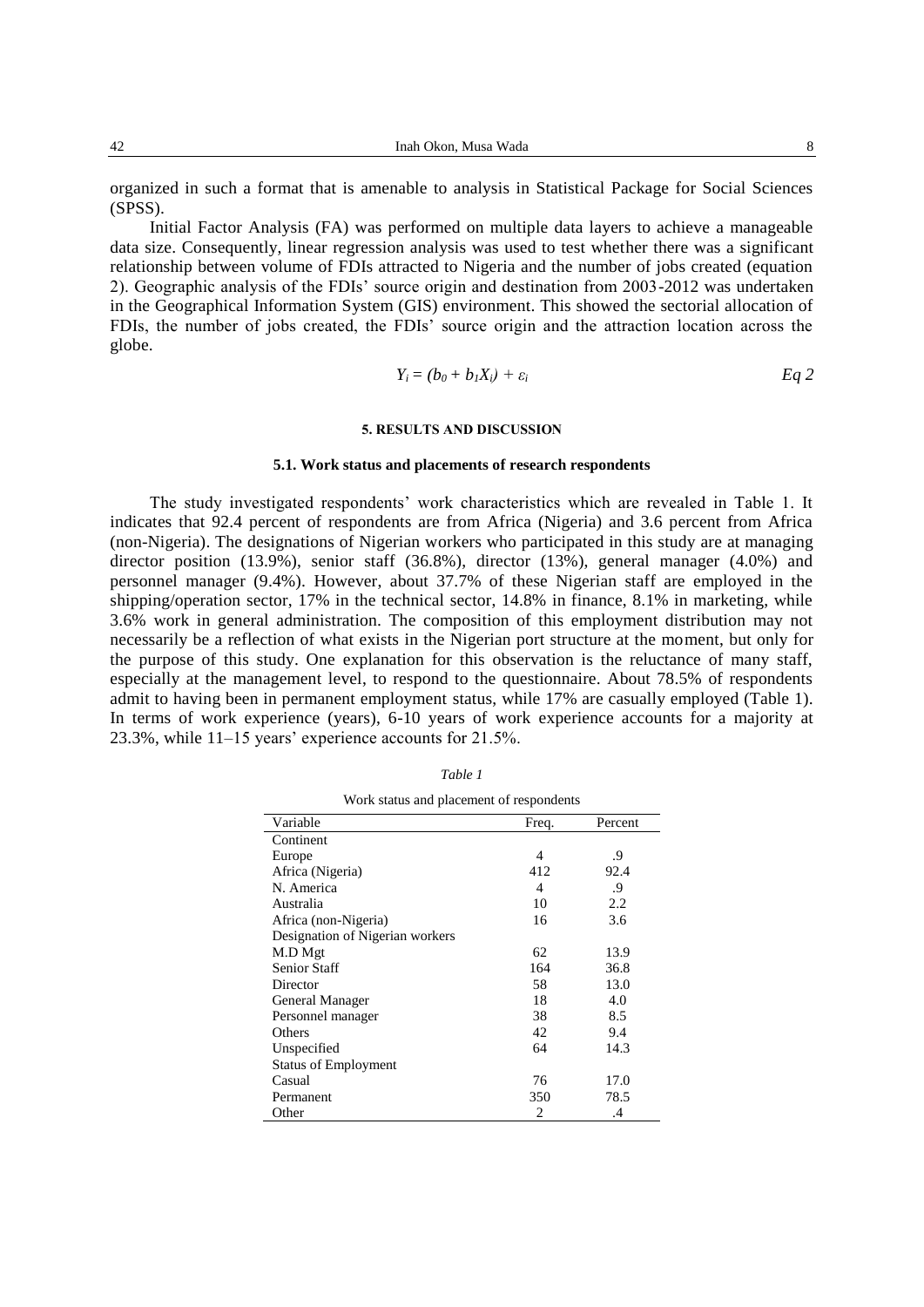|                         |     | <i>Table 1</i> (continued) |
|-------------------------|-----|----------------------------|
| Unspecified             | 18  | 4.0                        |
| Department              |     |                            |
| Admin                   | 16  | 3.6                        |
| Finance                 | 66  | 14.8                       |
| Operation/Shipping      | 168 | 37.7                       |
| Technical               | 76  | 17.0                       |
| Marketing               | 36  | 8.1                        |
| Other                   | 28  | 6.3                        |
| Unspecified             | 56  | 12.6                       |
| Work experience (years) |     |                            |
| $0 - 5$                 | 76  | 17.0                       |
| $6 - 10$                | 104 | 23.3                       |
| $11 - 15$               | 96  | 21.5                       |
| $16 - 20$               | 60  | 13.5                       |
| 21 above                | 84  | 18.8                       |
| Unspecified             | 26  | 5.8                        |

### **5.2. Foreign Direct Investments (FDIs) and employment generation in Nigeria**

For the period under review (2003–2012), the number of jobs created by FDIs in Nigeria is discussed under functions and sectors. For FDIs by function, Table 2 shows the number of FDIs in Nigeria compared with values for both Africa and the world. The data revealed that FDIs in the manufacturing, sales, marketing & support, and business services functions was highest at the global level accounting for 32, 498, 30, 975 and 20, 816 respectively. The lowest FDIs were in recycling (442), Technical Support Centre (736) and Shared Services Centre (757) at the global level. In terms of Africa, the highest number of FDIs generated was in business services  $(1,173)$ , manufacturing  $(1, 1, 1)$ 201) and sales, marketing & support (978). Whereas in Nigeria, the highest attraction of FDIs by function is in sales, marketing  $\&$  support (42), manufacturing (39) and business services (37). While Nigeria did not attract any FDI in recycling out of the 757 global number and the African value of 3, it can be seen from the data that there seems to be a strong relationship between number of functional FDIs generated at the global level with national and regional FDIs.

| FDIs-function Nigerian values compared with African and global share (2003–2012) |                |         |            |          |          |        |        |  |  |  |  |  |  |
|----------------------------------------------------------------------------------|----------------|---------|------------|----------|----------|--------|--------|--|--|--|--|--|--|
| $FDIs - Functions$                                                               | No. in         | Share   | Special-ty | $No.$ in | Share in | Global | Global |  |  |  |  |  |  |
|                                                                                  | Nig.           | in Nig. | in Nig.    | Africa   | Africa   | no.    | share  |  |  |  |  |  |  |
| <b>Business Services</b>                                                         | 37             | 3.2     | 1.19       | 1173     | 3.2      | 20816  | 0.1695 |  |  |  |  |  |  |
| Construction                                                                     | 8              | 2.6     | 0.93       | 306      | 2.6      | 5787   | 0.0471 |  |  |  |  |  |  |
| <b>Customer Contact Centre</b>                                                   | 3              | 4.1     | 1.25       | 73       | 4.1      | 1615   | 0.0131 |  |  |  |  |  |  |
| Design, Develop. & Testing                                                       | 4              | 4.4     | 0.50       | 91       | 4.4      | 5382   | 0.0438 |  |  |  |  |  |  |
| Education & Training                                                             | 4              | 4.7     | 1.99       | 86       | 4.7      | 1350   | 0.0109 |  |  |  |  |  |  |
| Electricity                                                                      | 5              | 5.9     | 1.77       | 85       | 5.9      | 1894   | 0.0154 |  |  |  |  |  |  |
| Extraction                                                                       | 12             | 2.6     | 3.53       | 454      | 2.6      | 2278   | 0.0185 |  |  |  |  |  |  |
| Headquarters                                                                     | 2              | 2.3     | 0.25       | 88       | 2.3      | 5392   | 0.0439 |  |  |  |  |  |  |
| ICT & Internet Infrastructure                                                    | 6              | 5.8     | 1.92       | 103      | 5.8      | 2091   | 0.0170 |  |  |  |  |  |  |
| Logistics, Dist. & Transport                                                     | 12             | 7.1     | 1.17       | 168      | 7.1      | 6887   | 0.0561 |  |  |  |  |  |  |
| Maintenance & Servicing                                                          | 5              | 7.6     | 2.36       | 66       | 7.6      | 1420   | 0.0115 |  |  |  |  |  |  |
| Manufacturing                                                                    | 39             | 3.2     | 0.80       | 1201     | 3.2      | 32498  | 0.2647 |  |  |  |  |  |  |
| Recycling                                                                        | $\overline{0}$ | 0.0     | 0.00       | 3        | 0.0      | 442    | 0.0036 |  |  |  |  |  |  |
| Research & Development                                                           |                | 3.8     | 0.28       | 26       | 3.8      | 2420   | 0.0197 |  |  |  |  |  |  |
| Sales, Marketing & Support                                                       | 42             | 4.3     | 0.91       | 978      | 4.3      | 30975  | 0.2523 |  |  |  |  |  |  |
| <b>Shared Services Centre</b>                                                    | $\overline{0}$ | $0.0\,$ | 0.00       | 15       | 0.0      | 757    | 0.0061 |  |  |  |  |  |  |
| <b>Technical Support Centre</b>                                                  | 3              | 10.7    | 2.73       | 28       | 10.7     | 736    | 0.0059 |  |  |  |  |  |  |

*Table 2*

*Source*: Central Bank of Nigeria (2015).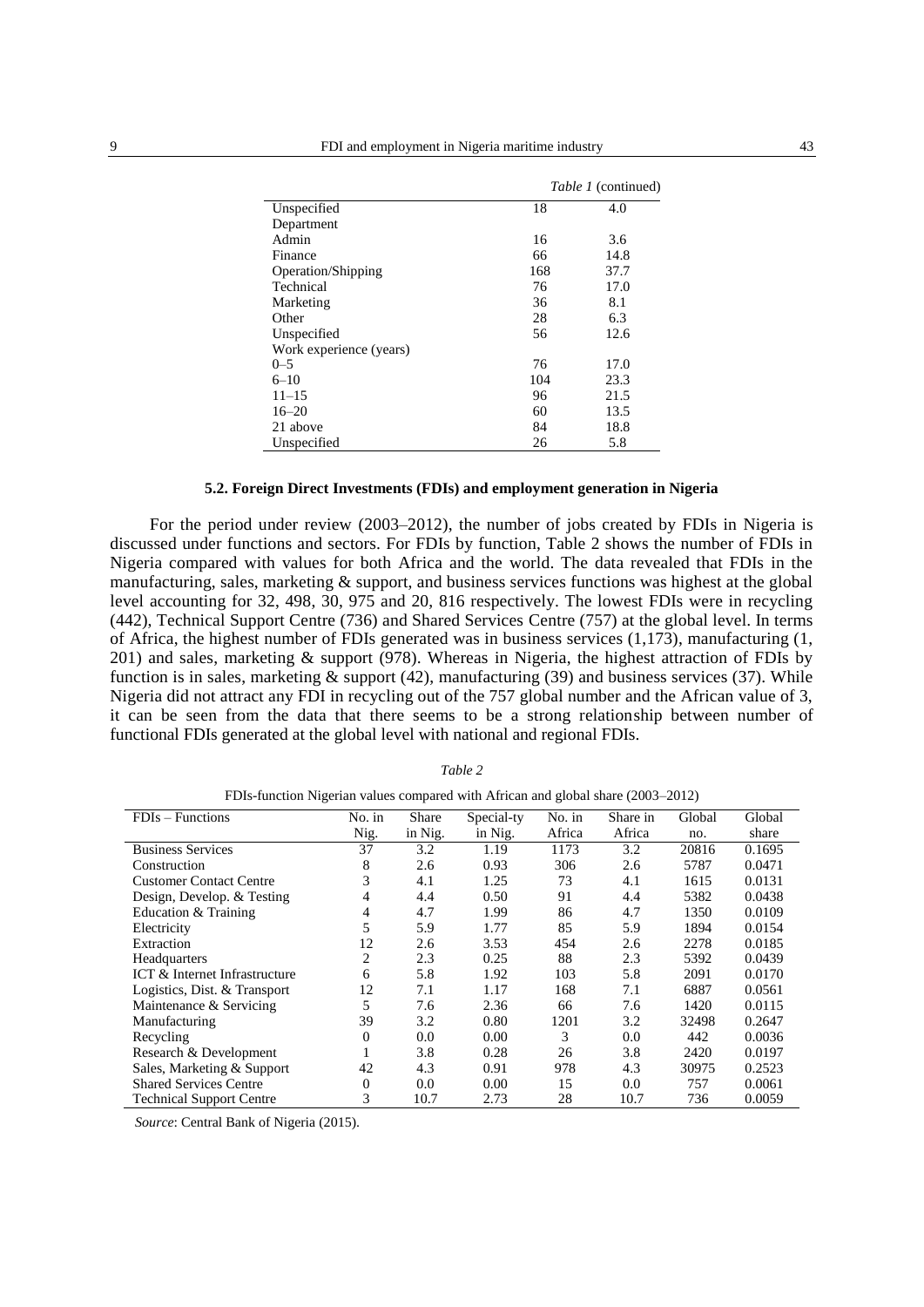Other areas with a low FDIs specialization in Nigeria include research & development (0.28), headquarters (0.25) and construction (0.93). A closer look at Table 2 also revealed that the level of specialization is dependent upon the total number of FDIs for a particular function at the global level. For example, while 37 FDIs in business services with a specialization value of 1.19 was attracted to Nigeria from a global number of 20,816, it can be seen that a lower number of FDIs in extraction (12) from a global number of 2,278 has a specialization value of 3.53, higher than the former (business services). A comparison of FDIs by function in Nigeria with African and global numbers is further attempted in Figure 2.



Fig. 2 – Comparison of FDIs by function in Nigeria with African and global numbers.

In terms of FDIs by sectors, Table 3 revealed that Software & IT services accounts for the highest number (14,876) and global share (0.1212) of FDIs. This clearly shows the direction of future investments and therefore it becomes disappointing that Africa and Nigeria attracted only 373 and 14 of these investments respectively. However, other sectors where Nigeria attracted reasonable number of FDIs relative to total global numbers include business services (22), Coal, Oil and Natural Gas (23), Communications (28), and Financial Services (20). Furthermore, the global share column in the same table shows Nigeria's strength in Consumer Products (14.5) of 2,225 global FDIs; Engines & Turbines (22.2) of 619 global FDIs; Healthcare (7.7) of 563 global FDIs; and Space & Defence (40.00 of 199 global FDIs. Other sectors where Nigeria has fared badly include Automotive Components, Biotechnology, Ceramics & Glass, Minerals, Non-Automotive Transport OEM, Semiconductors, Wood Products, etc., where she attracted zero FDIs in the period under review. This development is not healthy for the Nigerian economy as the above sectors also accounts for major employment sources if properly harnessed to attract FDIs. Coal, Oil and Natural Gas attracted 23 FDIs of 3,471 global number, and out of 438 attracted to Africa. Despite a specialization value of 4.09, the implication of this data reveals Nigeria's failure to utilize her comparative advantage in this sector as the mainstay of her economy. A critical look at this Table can offer understanding of FDIs trend and thus provide for effective policy formulation that focuses on the strengths or comparative advantages of the country.

Data in Fig. 3 revealed that the majority of job-generating FDIs came from developed regions (G7) mostly in the United States of America and Japan; and developed regions (nonG7) such as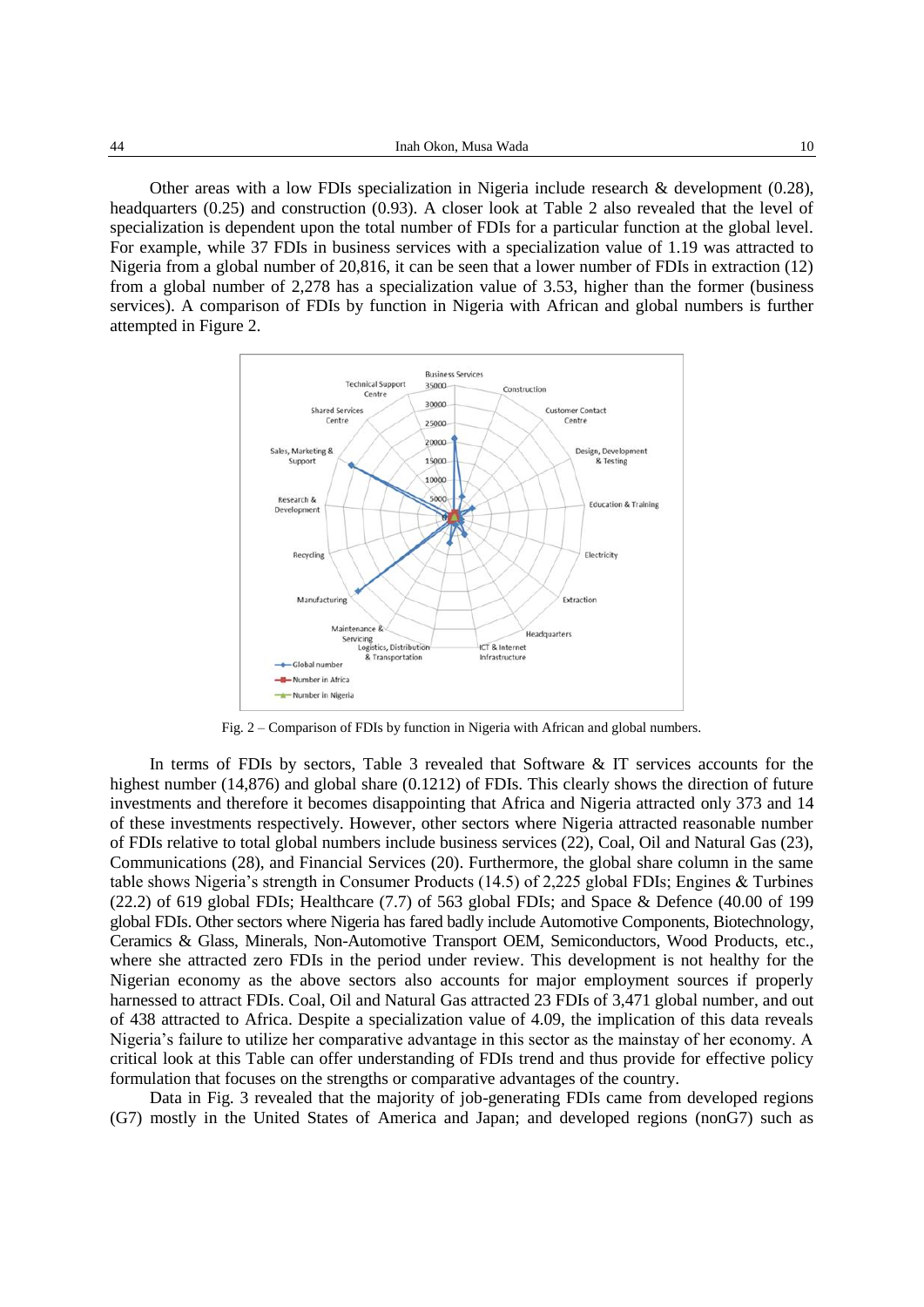European countries and Australia. A few FDIs were generated from the emerging (BRIC) region of Russia, Brazil and Turkey. Only very few FDIs are seen to be originated from the developing region of which Nigeria is part. This clearly shows the lack of – or the very low volume of - trade amongst countries of the developing regions. It is interesting however to see some investments from mostly South Africa and Zimbabwe. Ghana also remains an FDIs source country with a few created jobs in Nigeria.

# **5.3. Volume of FDIs and the number of jobs created in Nigeria.**

A Simple Regression Analysis was used to test for this relationship between the volume of FDIs and the number of jobs created in Nigeria. The real number of FDIs attracted to Nigeria and the number of created jobs accompanying each FDI was used as obtained from CBN (2015). Table 4 provides the value of R and R2 for the model that has been derived. For these data, R has a value of .423 and because there is only one predictor, this value represents the simple correlation between the number of FDIs and the number of jobs created. The value of R2 is .179, which similarly revealed that FDIs can account for 17.9% of the variation in created jobs. In other words, if we can explain why more jobs are created by different FDIs, we may be able to look at the variation in created jobs. There might be many factors that can explain this variation, but the model, which includes FDIs, can explain approximately 18% of it. This means that 82% of the variation in created jobs cannot be explained by FDIs alone. Therefore, there must be other variables that also have an influence.

| FDIs (sectors) Nigerian values compared with African and global share (2003–2012) |                |          |                |           |        |        |  |  |  |  |  |  |
|-----------------------------------------------------------------------------------|----------------|----------|----------------|-----------|--------|--------|--|--|--|--|--|--|
| $FDIs - Functions$                                                                | Number in      | Share in | Specialization | Number in | Global | Global |  |  |  |  |  |  |
|                                                                                   | Nigeria        | Nigeria  | in Nigeria     | Africa    | number | share  |  |  |  |  |  |  |
| Aerospace                                                                         |                | 2.0      | 0.53           | 51        | 1174   | 0.0096 |  |  |  |  |  |  |
| Alternative/Renewable energy                                                      | 3              | 3.3      | 0.87           | 90        | 2128   | 0.0173 |  |  |  |  |  |  |
| <b>Automotive Components</b>                                                      | 0              | 0.0      | 0.00           | 89        | 4515   | 0.0368 |  |  |  |  |  |  |
| <b>Automotive OEM</b>                                                             | 4              | 2.2      | 0.84           | 179       | 2951   | 0.0240 |  |  |  |  |  |  |
| <b>Beverages</b>                                                                  |                | 1.0      | 0.57           | 100       | 1081   | 0.0088 |  |  |  |  |  |  |
| Biotechnology                                                                     | 0              | 0.0      | 0.00           | 10        | 674    | 0.0055 |  |  |  |  |  |  |
| Building & Construction Materials                                                 | 4              | 3.5      | 2.05           | 113       | 1206   | 0.0098 |  |  |  |  |  |  |
| Business Machines & Equipment                                                     | 3              | 5.4      | 1.20           | 56        | 1538   | 0.0125 |  |  |  |  |  |  |
| <b>Business Services</b>                                                          | 22             | 4.5      | 1.16           | 490       | 11671  | 0.0951 |  |  |  |  |  |  |
| Ceramics & Glass                                                                  | $\overline{0}$ | 0.0      | 0.00           | 17        | 669    | 0.0055 |  |  |  |  |  |  |
| Chemicals                                                                         | 4              | 2.6      | 0.51           | 152       | 4799   | 0.0391 |  |  |  |  |  |  |
| Coal, Oil and Natural Gas                                                         | 23             | 5.3      | 4.09           | 438       | 3471   | 0.0283 |  |  |  |  |  |  |
| Communications                                                                    | 28             | 7.1      | 2.75           | 397       | 6283   | 0.0512 |  |  |  |  |  |  |
| <b>Consumer Electronics</b>                                                       | 3              | 5.6      | 1.17           | 54        | 1580   | 0.0129 |  |  |  |  |  |  |
| <b>Consumer Products</b>                                                          | 9              | 14.5     | 2.49           | 62        | 2225   | 0.0181 |  |  |  |  |  |  |
| <b>Electronic Components</b>                                                      | 6              | 6.4      | 0.92           | 94        | 4010   | 0.0327 |  |  |  |  |  |  |
| Engines & Turbines                                                                | $\overline{c}$ | 22.2     | 1.99           | 9         | 619    | 0.0050 |  |  |  |  |  |  |
| <b>Financial Services</b>                                                         | 20             | 2.0      | 1.02           | 999       | 12097  | 0.0986 |  |  |  |  |  |  |
| Food & Tobacco                                                                    | 13             | 5.6      | 1.96           | 234       | 4098   | 0.0334 |  |  |  |  |  |  |
| Healthcare                                                                        | 3              | 7.7      | 3.29           | 39        | 563    | 0.0046 |  |  |  |  |  |  |
| Hotels & Tourism                                                                  | 8              | 3.5      | 1.46           | 231       | 3388   | 0.0276 |  |  |  |  |  |  |
| Industrial Machinery, Equip. & Tools                                              | 4              | 2.2      | 0.35           | 181       | 7019   | 0.0572 |  |  |  |  |  |  |
| Leisure & Entertainment                                                           | 0              | 0.0      | 0.00           | 17        | 391    | 0.0032 |  |  |  |  |  |  |
| <b>Medical Devices</b>                                                            | 0              | 0.0      | 0.00           | 17        | 1428   | 0.0116 |  |  |  |  |  |  |
| Metals                                                                            | 3              | 0.7      | 0.37           | 413       | 5049   | 0.0411 |  |  |  |  |  |  |
| Minerals                                                                          | 0              | 0.0      | 0.00           | 96        | 361    | 0.0029 |  |  |  |  |  |  |
| Non-Automotive Transport OEM                                                      | 0              | 0.0      | 0.00           | 37        | 799    | 0.0065 |  |  |  |  |  |  |
| Paper, Printing & Packaging                                                       | 1              | 2.5      | 0.53           | 40        | 1156   | 0.0094 |  |  |  |  |  |  |
| Pharmaceuticals                                                                   | 4              | 5.8      | 1.07           | 69        | 2301   | 0.0187 |  |  |  |  |  |  |

*Table 3*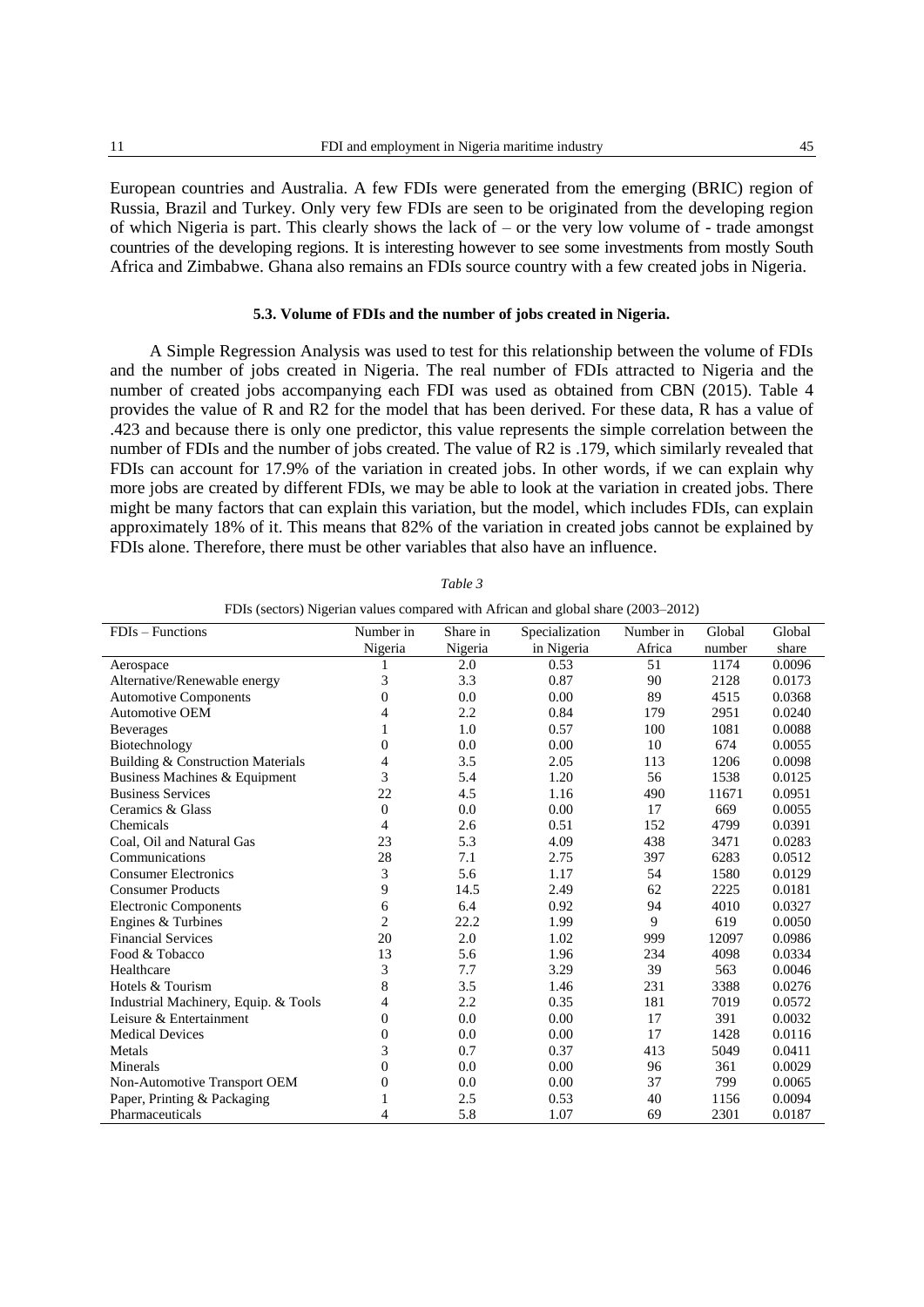| 46                     | Inah Okon, Musa Wada |      | 12   |     |       |                            |
|------------------------|----------------------|------|------|-----|-------|----------------------------|
|                        |                      |      |      |     |       | <i>Table 3</i> (continued) |
| Plastics               | 0                    | 0.0  | 0.00 | 58  | 2703  | 0.0220                     |
| <b>Real Estate</b>     | 2                    | 1.2  | 0.30 | 164 | 4155  | 0.0339                     |
| Rubber                 |                      | 3.7  | 0.57 | 27  | 1087  | 0.0089                     |
| <b>Semiconductors</b>  | 0                    | 0.0  | 0.00 | 9   | 1574  | 0.0128                     |
| Software & IT services | 14                   | 3.8  | 0.58 | 373 | 14876 | 0.1212                     |
| Space & Defence        | 2                    | 40.0 | 6.20 |     | 199   | 0.0016                     |
| <b>Textiles</b>        |                      | 1.3  | 0.37 | 75  | 1673  | 0.0136                     |
| Transportation         | 8                    | 3.7  | 0.88 | 214 | 5626  | 0.0458                     |
| Warehousing & Storage  | 2                    | 4.3  | 1.19 | 46  | 1035  | 0.0084                     |
| <b>Wood Products</b>   | 0                    | 0.0  | 0.00 | 5   | 568   | 0.0046                     |

*Source*: Central Bank of Nigeria (2015).



Fig. 3 – FDIs and regional employment sources to Nigeria.

| Table 4 |  |
|---------|--|
|         |  |

| Model Summary <sup>b</sup> of FDIs and created jobs in Nigeria (2003–2012) |  |  |  |  |
|----------------------------------------------------------------------------|--|--|--|--|
|----------------------------------------------------------------------------|--|--|--|--|

| Model                    | 17             | $\mathbf{D}^{\mathcal{L}}$<br>v | Adiusted | Std. error of | Change statistics   |        |     |              |        |         |
|--------------------------|----------------|---------------------------------|----------|---------------|---------------------|--------|-----|--------------|--------|---------|
|                          |                |                                 | DΖ<br>17 | the estimate  | D <sup>2</sup><br>v | −      | df1 | df2          | Sig. F | Durbin- |
|                          |                |                                 |          |               | change              | change |     |              | change | Watson  |
|                          | $.423^{\rm a}$ | 70<br>$\cdot$ .                 | .176     | 945.23537     | .179                | 68.281 |     | 212<br>ن 1 ب | .000   | . 818   |
| $\cdots$<br>$\mathbf{r}$ | $\sqrt{ }$     | $\cdots$ $\cdots$ $\cdots$      |          |               |                     |        |     |              |        |         |

*a. Predictors: (Constant), Jobs\_created*

*b. Dependent Variable: FDIs\_Real\_Numbers*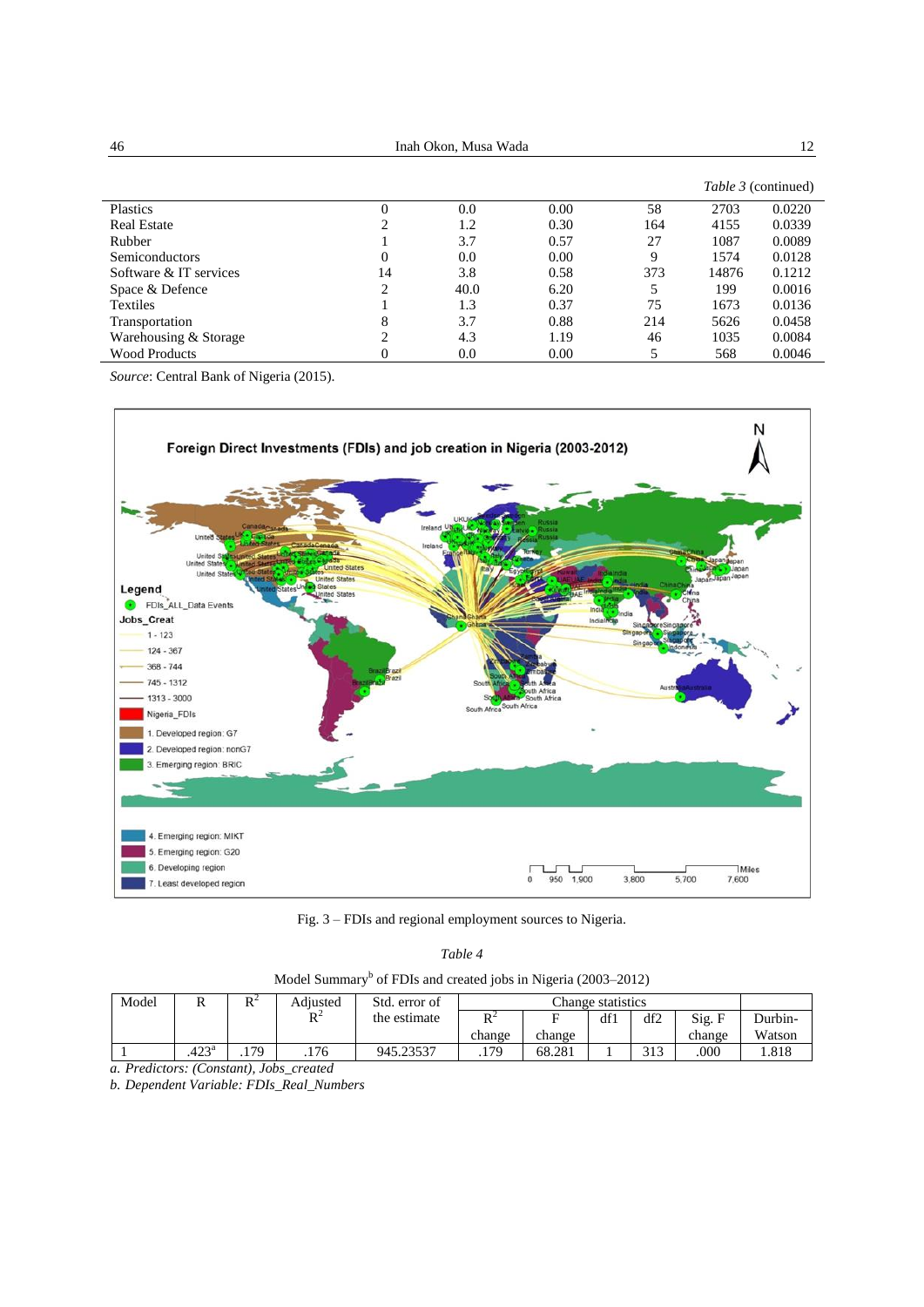Table 5 reports an analysis of variance (ANOVA). The summary table shows the various sums of squares and the degrees of freedom associated with each of them. From these two values, the average sums of squares (the mean square = 61006861.046) can be calculated by dividing the sums of squares by the associated degrees of freedom (1). The most important part of the table is the F-ratio, and the associated significance value of that F-ratio. For these data, F is  $68.28$  which is significant at  $p < .001$ (since the value in the column labelled Sig. is less than .001). This result revealed that there is less than a 0.1% chance that an F-ratio this large to happen if the null hypothesis were true. Therefore, it can be concluded that the regression model result is a significantly better prediction of created jobs than using the mean value of created jobs. In short, the regression model overall predicts FDIs created jobs significantly well.

The ANOVA shows whether the model overall results in a significantly good degree of prediction of the outcome variable. However, it fails to reveal the individual contribution of variables in the model (although in this simple case there is only one variable in the model and so it can be inferred that this variable is a good predictor). Table 6 provide details of the model parameters (the beta values) and the significance of these values (equation 3).

$$
Yi = (b0 + b1Xi) + \varepsilon i
$$
 Eq 3

### *Table 5*

 $ANOVA<sup>a</sup>$ 

| Model      | Sum of Squares | df  | Mean Square  |        | S1g.              |
|------------|----------------|-----|--------------|--------|-------------------|
| Regression | 61006861.046   |     | 61006861.046 | 68.281 | .000 <sup>b</sup> |
| Residual   | 279656080.215  | 313 | 893469.905   |        |                   |
| Total      | 340662941.262  | 314 |              |        |                   |

a. *Dependent Variable: FDIs\_Real\_Numbers*

*b. Predictors: (Constant), Jobs\_created*

#### *Table 6*

| Coefficients <sup>a</sup> of model of FDIs and jobs created in Nigeria |  |  |  |  |  |
|------------------------------------------------------------------------|--|--|--|--|--|
|------------------------------------------------------------------------|--|--|--|--|--|

| Model<br>Unstandardized |              | Standardized |              | Sig.  | 95.0% Confidence |           | Correlations   |       |         | Collinearity |                   |            |
|-------------------------|--------------|--------------|--------------|-------|------------------|-----------|----------------|-------|---------|--------------|-------------------|------------|
|                         | Coefficients |              | Coefficients |       |                  |           | Interval for B |       |         |              | <b>Statistics</b> |            |
|                         | в            | Std.         | Beta         |       |                  | Lower     | Upper          | Zero- | Partial | Part         | Tole-             | <b>VIF</b> |
|                         |              | Error        |              |       |                  | Bound     | Bound          | order |         |              | rance             |            |
| (Constant)              | 72.500       | 61.851       |              | 1.172 | 242              | $-49.197$ | 194.196        |       |         |              |                   |            |
| JobsCreated             | 1.092        | .132         | .423         | 8.263 | 000              | .832      | . 352          | .423  | .423    | .423         | .000.             | 1.000      |

a. *Dependent Variable: FDIs\_Real\_Numbers*

where *b0* was the Y intercept and this value is the value B for the constant. So, from the Table, it can be inferred that *b0* is 72.500, which can be interpreted as meaning that when no FDIs are attracted into the country, (when  $X = 0$ ), the model predicts that 1.092 jobs will be created. The value of b1 (1.092) from the table can be read off and this value represents the gradient of the regression line. Although this value is the slope of the regression line, it is more useful to think of this value as representing the change in the outcome associated with a unit change in the predictor. Therefore, if our predictor variable is increased by one unit (if the FDIs is increased by 1), then our model predicts that 1.092 extra jobs will be created.

As can be seen in Table 6, in general, values of the regression coefficient b represent the change in the outcome resulting from a unit change in the predictor and that if a predictor has a significant impact on our ability to predict the outcome, then this *b* should be different from *0* (and big relative to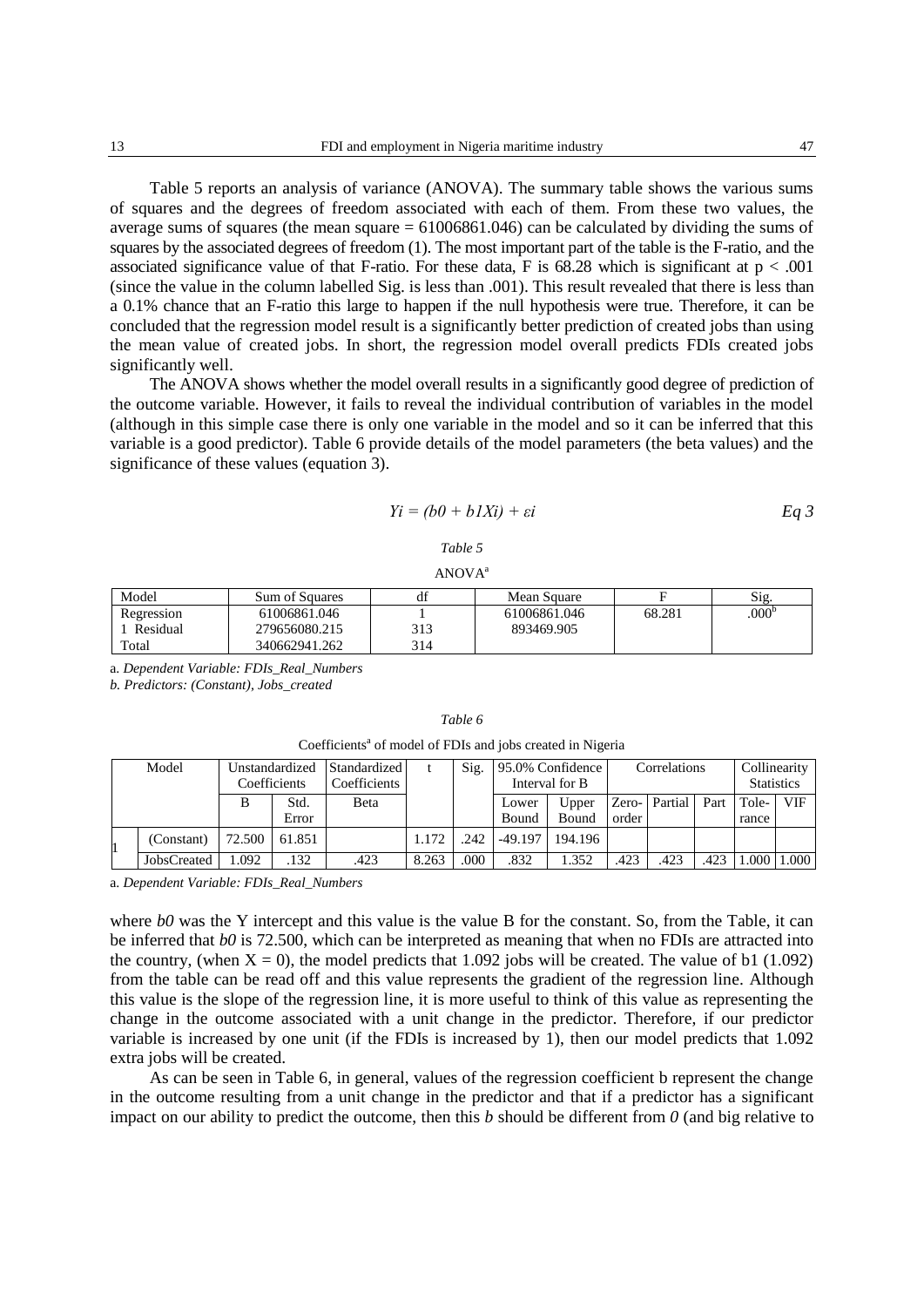its standard error). The t-test revealed to us whether the b-value is different from 0. Our out result provides the exact probability that the observed value of t would occur if the value of b in the population were 0. If this observed significance is less than .05 (as in our case), then scientists agree that the result reflects a genuine effect. Based on the above, the null hypothesis is rejected, instead it can be confirmed that there is a significant relationship between the volume of FDIs attracted to Nigeria and the number of jobs created,  $(t(313) = 8.263, p < 0.01$ .

For these two values, the probabilities are .000 (zero to 3 decimal places) and so we can say that the probability of these t-values or larger occurring if the values of  $b$  in the population were  $0$  is less than .001. Therefore, the *bs* are different from *0* and concluded that the FDIs make a significant contribution  $(p < .001)$  to predicting jobs created in Nigeria.

So far, the model is found to be a useful one, that significantly improves our ability to predict created jobs resulting from FDIs attracted into Nigeria. However, it is often a useful model to make some predictions. The first stage is to define the model by replacing the *b*-values in equation with the values from Table 6. In addition, replace the X and Y with the variable names so that the model becomes:

$$
created \, jobs = b0 + bIFDIS
$$
\n
$$
= 72.50 + (1.092 * FDIS)
$$
\n
$$
= 72.50 + (1.092 * FDIS)
$$

# **6. SUMMARY OF FINDINGS, CONCLUSIONS AND RECOMMENDATIONS**

The study employed factor analysis in articulating the opinion of respondents drawn from the study area made up of three Nigerian ports including Apapa (Lagos), Onne (Port Harcourt), and Calabar (Calabar). Nine factors were then drawn from several variables that formed the basis for hypotheses tests using linear analysis. Data on the sectorial allocation of FDIs in Nigeria from across the world was sourced and obtained from the Central Bank of Nigeria wherein all FDIs from 2003 to 2012 were revealed. The data also included the geography of origin and destinations of FDIs as well as the sectorial creation of FDIs-related employment in the destination country. Empirical findings from our study confirmed that there is a significant relationship between the volume of FDIs attracted to Nigeria and the number of jobs created,  $t(313) = 8.263$ ,  $p \le 0.01$ . This is in line with the findings of Asiodu (2004) that, in order to realise the employment benefits of FDI (higher wages, increased worker productivity and technology transfer), Sub-Saharan Africa needs to attract investments in non-natural resource industries. This result is important because FDI in the region is concentrated in natural resources. This finding corroborates earlier findings of Idowu and Awe (2014) where they observed that human capital has a positive impact on multinational employment. In addition, the seminal work of Borenzstein *et al*. (1998) also shows that FDI promotes growth only when the stock of human capital in the host country exceeds some minimum threshold. These two results imply that, in order to boost multinational employment and also benefit from the growthenhancing effects of FDI, Africa needs to educate its population. This is important because illiteracy is prevalent on the continent and, indeed, in Nigeria as well.

About 33 industry sectors have attracted FDIs since 2003 and 2012. Of all 33 sectors, the coal, oil and natural gas sector expectedly leads the chart with about \$80,843.64 and 16,350 created jobs for the period under review. Communication appears to be the next sector with huge potential FDIs accounting for about 9,441 jobs in the ten years taken under consideration, with the emergence of mobile telephony in 2009 such as MTN, GLO, ECONET, and so on, as private corporations brought with it some form of communication and business revolution in Nigeria. There is a significant relationship between the volume of FDIs attracted to Nigeria and the number of jobs created. Leaning on our research finding and extensive background to the study, it was therefore concluded that FDI in Nigeria have not been encouraging, as a result of major domestic flaws in the country such as an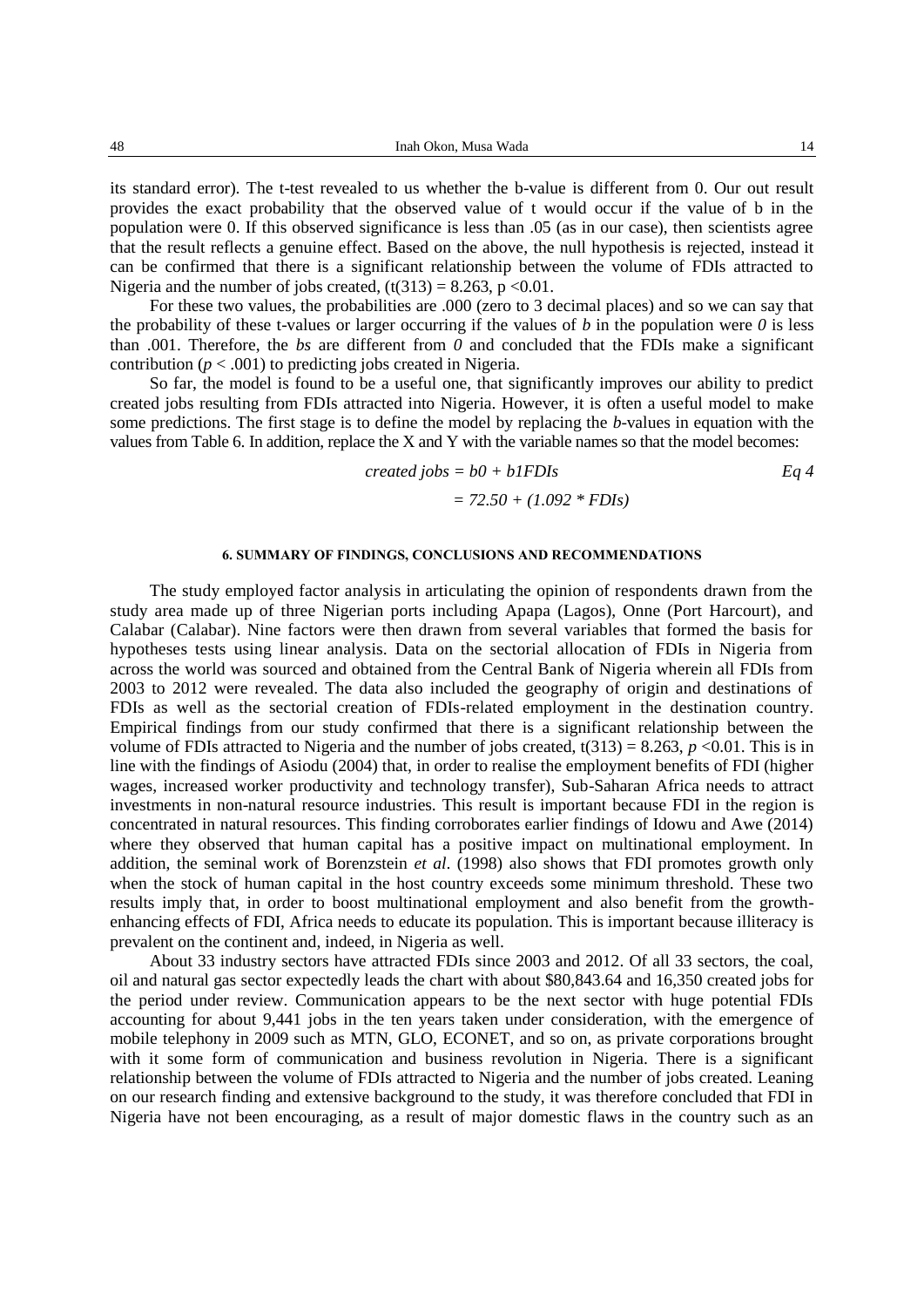unstable business environment, poor investment regulatory policies, frequent industrial disputes, uncertain domestic economy, poor private investment policy, poor infrastructure-base, poor investment credit facilities, political uncertainty, and poor raw material-base. On the basis of our findings, the major conclusion that can be drawn from the study is that the Nigerian maritime sector is yet to fully reap the benefits of FDI, as its impact on growth is, at the moment, very reduced. This corroborates Okon and Edem's (2019) findings that the enactment of the cabotage law is yet to strongly impact the annual income as well as the employment status of Nigerians. Though, the contribution of FDIs in the oil sector, manufacturing, automotive OEM, building and construction, food and tobacco, hotel and tourism, real estate, and transportation has been resounding (Okon, Wada & Okpiliya, 2018). However, hopes are rift that if round pegs are put in round holes, the anticipated benefits of FDI will begin to manifest in Nigeria.

To improve on the inflow of our foreign direct investment (FDI), Government should therefore invest more in infrastructure (like power, communication, transportation and energy) and ensure the availability of other needed facilities that can attract and boost the productive capacity of direct foreign investors, so that more investors can come into the country since effective productivity of present direct investors will attract more foreign investors. With respect to the real exchange rate and FDI inflows, the government should allow naira (Nigeria currency) to depreciate more since it will reduce the dollar price of some ailing indigenous companies, thus attracting more foreign investment (in the form of mergers and acquisition). Improving policy and regulatory environment, tax reforms, investors tax, friendly tax and legal systems, as well as the removal of capital controls are all essential to FDI attraction and contribution to economic growth.

#### **REFERENCES**

- Aigbokhan, B.E. (2004), *Wage Determination in Nigerian Manufacturing Sector: A Test of Competing Theories*. Nigerian Journal of Economic and Social Studies, **46**, *2*, pp. 105–124.
- Aitken, B., Harrison, A., Lipsey, R.E. (1996), *Wages and foreign ownership A comparative study of Mexico, Venezuela, and the United States*. Journal of International Economics, **40**, *3-4*, pp. 345–371.
- Aryeetey, E. (2006), *Globalization, Employment and Poverty in Ghana*. Economic Development and Northern Ghana, Bolgatanga and Tamale, 11-14 September.
- Asiedu, Elizabeth (2004), *Policy Reform and Foreign Direct Investment in Africa: Absolute Progress but Relative Decline.* Development Policy Review, **22**, *1*, pp. 41–48.
- Biersteker, T.J. (1987), *Multinational, the state and control of the Nigerian economy*. Princeton: Princeton University Press.
- Borensztein, E., De Gregorio, J., Lee, J.W. (1998), *How does foreign direct investment affect economic growth*? Journal of International Economics, **45**, *1*, pp. 115–135.
- Carkovic, M., Levine, R. (2002), *Does Foreign Direct Investment Accelerate Economic Growth?* (Available at: [www.worldbank.org/research/conferences/financial\\_globalization/fdi.pdf\)](http://www.worldbank.org/research/conferences/financial_globalization/fdi.pdf).

Central Bank Nigeria (2015), *Statistical Bulletin*, Vol. **48**, Abuja: Central Bank of Nigeria, December.

- Chakraborty, C., Nunnenkamp, P. (2008), *Economic Reforms, Foreign Direct Investment and its Economic Effects in India*, World Development, **36**, *7*, pp. 1192–1212.
- Chowdhury, A., Mavrotas, G. (2006), *FDI and growth: what causes what?* World Economy, **29***, 1*, pp. 9–19.
- de Mello, L R. (1999), *Foreign Direct Investment-led Growth: Evidence from Time Series and Panel Data*, Oxford Economic Papers, **51**, *1*, pp. 133–151.

Dicken, P. (2003), *Global Shift: Reshaping the Global Economic Map in the 21st Century*, Fourth Edition, London: Sage.

- Feenstra, R.C., Gordon, H.H. (2003), *'Global Production and Inequality: A Survey of Trade and Wages'*, in E. Kwan Choi and James Harrigan (eds.), *Handbook of International Trade*, Oxford: Blackwell Publishing Ltd, pp. 146–185.
- Grubel, H.G. (1967), *Intra-industry specialization and the pattern of trade.* The Canadian Journal of Economics and Political Science/Revue canadienne d'Economique et de Science politique, **33**, *3*, pp. 374–388.
- Hansen, H., Rand, J. (2006), *On the causal links between FDI and growth in developing countries*. World Economy, **29**, *1*, pp. 21–41.
- Idowu, O.O., Awe, A.A. (2014), *Foreign direct investment in Nigeria*. International Journal of Liberal Arts and Social Science, **2**, *9*, pp. 71–87.
- Kletzer, L.G. (2001), *Job Loss from Imports: Measuring the Costs,* Washington, DC: Institute for International Economics.